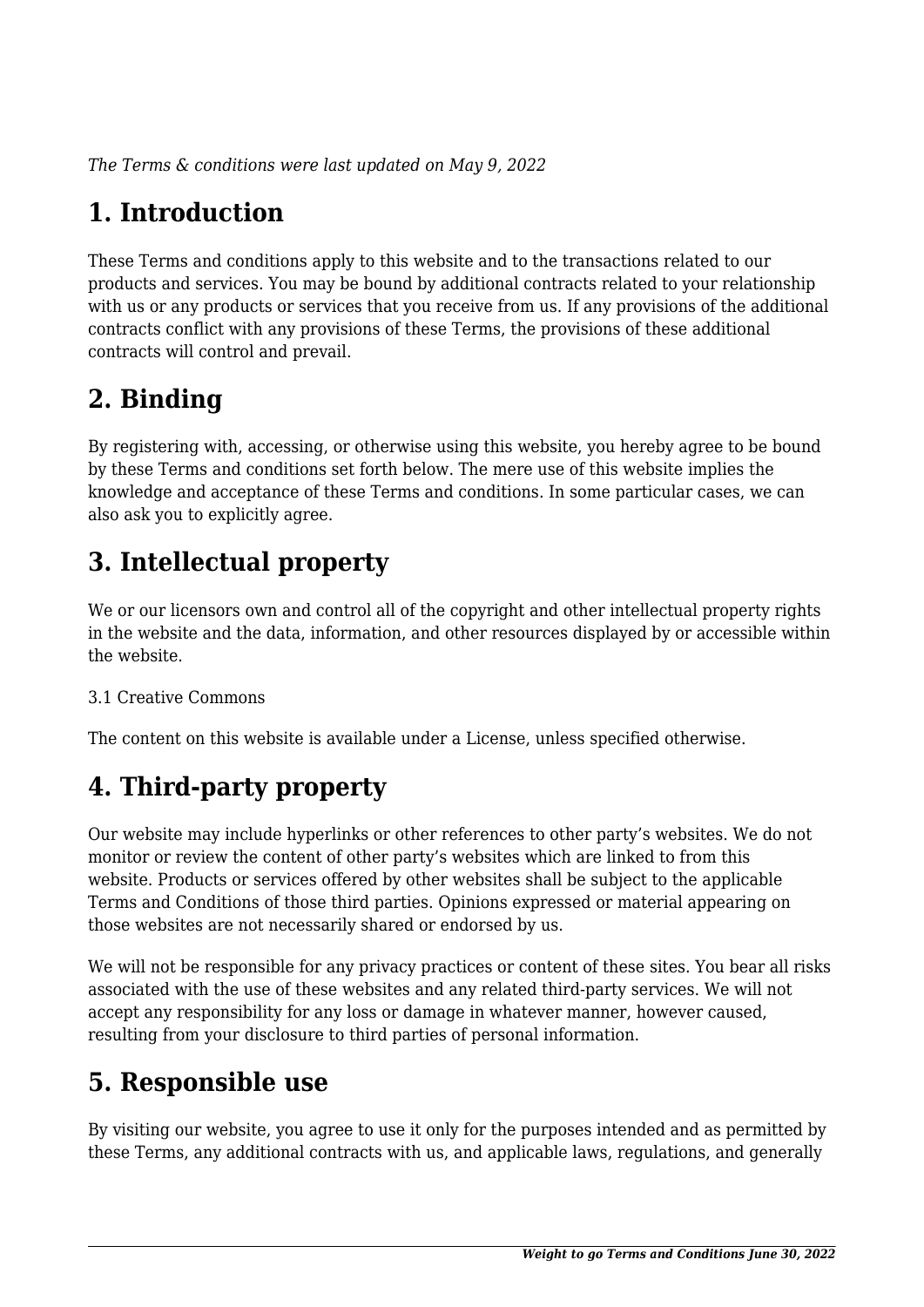accepted online practices and industry guidelines. You must not use our website or services to use, publish or distribute any material which consists of (or is linked to) malicious computer software; use data collected from our website for any direct marketing activity, or conduct any systematic or automated data collection activities on or in relation to our website.

Engaging in any activity that causes, or may cause, damage to the website or that interferes with the performance, availability, or accessibility of the website is strictly prohibited.

# **6. Refund and Return policy**

#### 6.1 Right of withdrawal

You have the right to withdraw from this contract within 14 days without giving any reason.

To exercise the right of withdrawal, you must inform us of your decision to withdraw from this contract by an unequivocal statement (for example a letter sent by post, fax, or email). Our contact details can be found below. You may use the attached model [withdrawal form](https://weighttogo.co/wp-content/uploads/complianz/withdrawal-forms/withdrawal-form-en.pdf), but it is not obligatory.

If you use this option, we will communicate to you an acknowledgement of receipt of such a withdrawal on a durable medium (for example by email) without delay.

To meet the withdrawal deadline, it is sufficient for you to send your communication concerning your exercise of the right of withdrawal before the withdrawal period has expired.

#### 6.2 Effects of withdrawal

If you withdraw from this contract, we shall reimburse you all payments received from you, including the costs of delivery (with the exception of the supplementary costs resulting from your choice of a type of delivery other than the least expensive type of standard delivery offered by us), without undue delay and in any event not later than 14 days from the day on which we are informed about your decision to withdraw from this contract. We will carry out such reimbursement using the same means of payment as you used for the initial transaction unless you have expressly agreed otherwise; in any event, you will not incur any fees as a result of such reimbursement.

You are only liable for any diminished value of the goods resulting from the handling other than what is necessary to establish the nature, characteristics, and functioning of the goods.

Please note that there are some legal exceptions to the right to withdraw, and some items can therefore not be returned or exchanged. We will let you know if this applies in your particular case.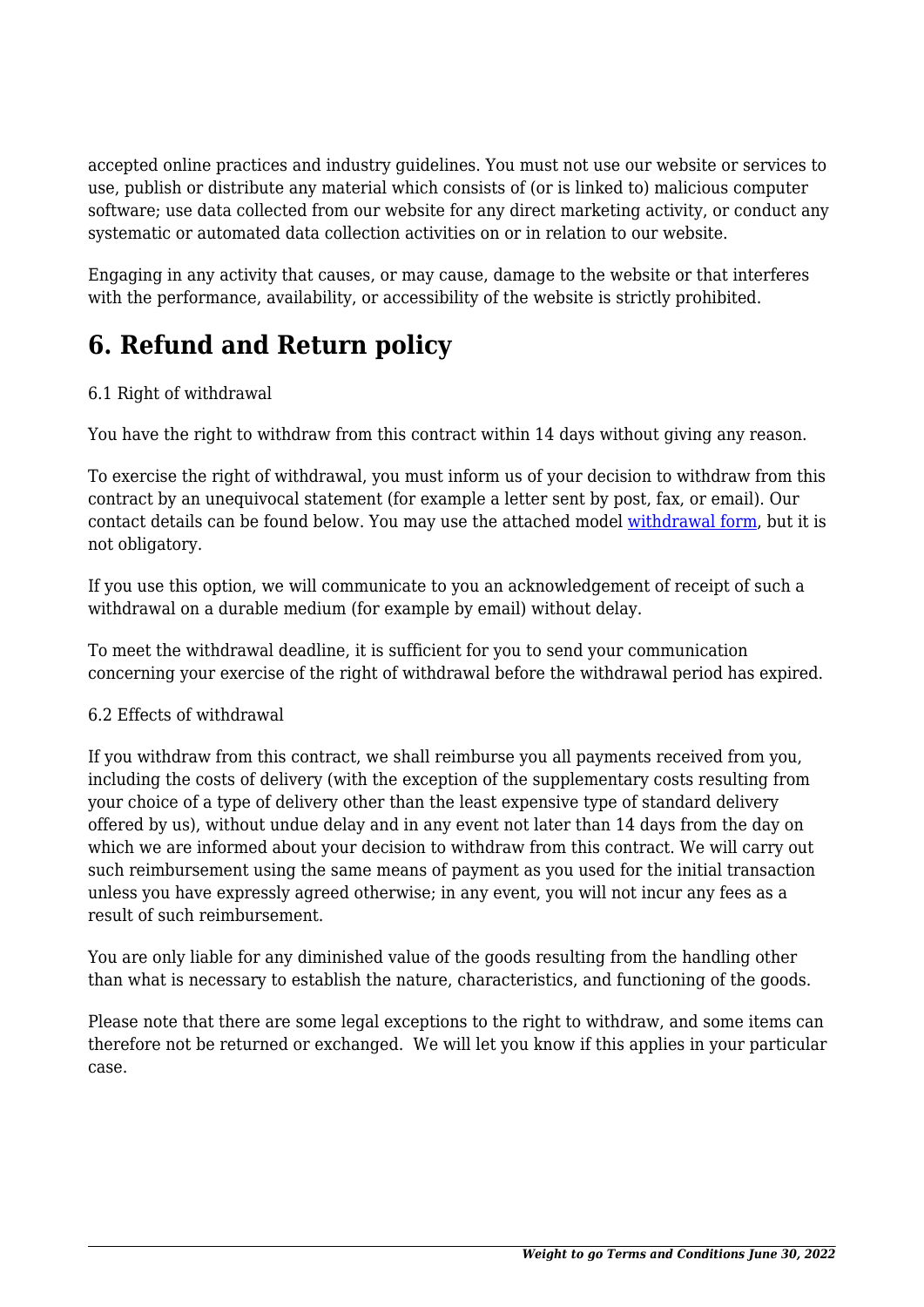# **7. Idea submission**

Do not submit any ideas, inventions, works of authorship, or other information that can be considered your own intellectual property that you would like to present to us unless we have first signed an agreement regarding the intellectual property or a non-disclosure agreement. If you disclose it to us absent such written agreement, you grant to us a worldwide, irrevocable, non-exclusive, royalty-free license to use, reproduce, store, adapt, publish, translate and distribute your content in any existing or future media.

# **8. Termination of use**

We may, in our sole discretion, at any time modify or discontinue access to, temporarily or permanently, the website or any Service thereon. You agree that we will not be liable to you or any third party for any such modification, suspension or discontinuance of your access to, or use of, the website or any content that you may have shared on the website. You will not be entitled to any compensation or other payment, even if certain features, settings, and/or any Content you have contributed or have come to rely on, are permanently lost. You must not circumvent or bypass, or attempt to circumvent or bypass, any access restriction measures on our website.

## **9. Warranties and liability**

Nothing in this section will limit or exclude any warranty implied by law that it would be unlawful to limit or to exclude. This website and all content on the website are provided on an "as is" and "as available" basis and may include inaccuracies or typographical errors. We expressly disclaim all warranties of any kind, whether express or implied, as to the availability, accuracy, or completeness of the Content. We make no warranty that:

The following provisions of this section will apply to the maximum extent permitted by applicable law and will not limit or exclude our liability in respect of any matter which it would be unlawful or illegal for us to limit or to exclude our liability. In no event will we be liable for any direct or indirect damages (including any damages for loss of profits or revenue, loss or corruption of data, software or database, or loss of or harm to property or data) incurred by you or any third party, arising from your access to, or use of, our website.

# **10. Privacy**

To access our website and/or services, you may be required to provide certain information about yourself as part of the registration process. You agree that any information you provide will always be accurate, correct, and up to date.

We have developed a policy to address any privacy concerns you may have. For more information, please see our [Privacy Statement](https://weighttogo.co/privacy-statement) and our [Cookie Policy](https://weighttogo.co/cookie-policy-us/).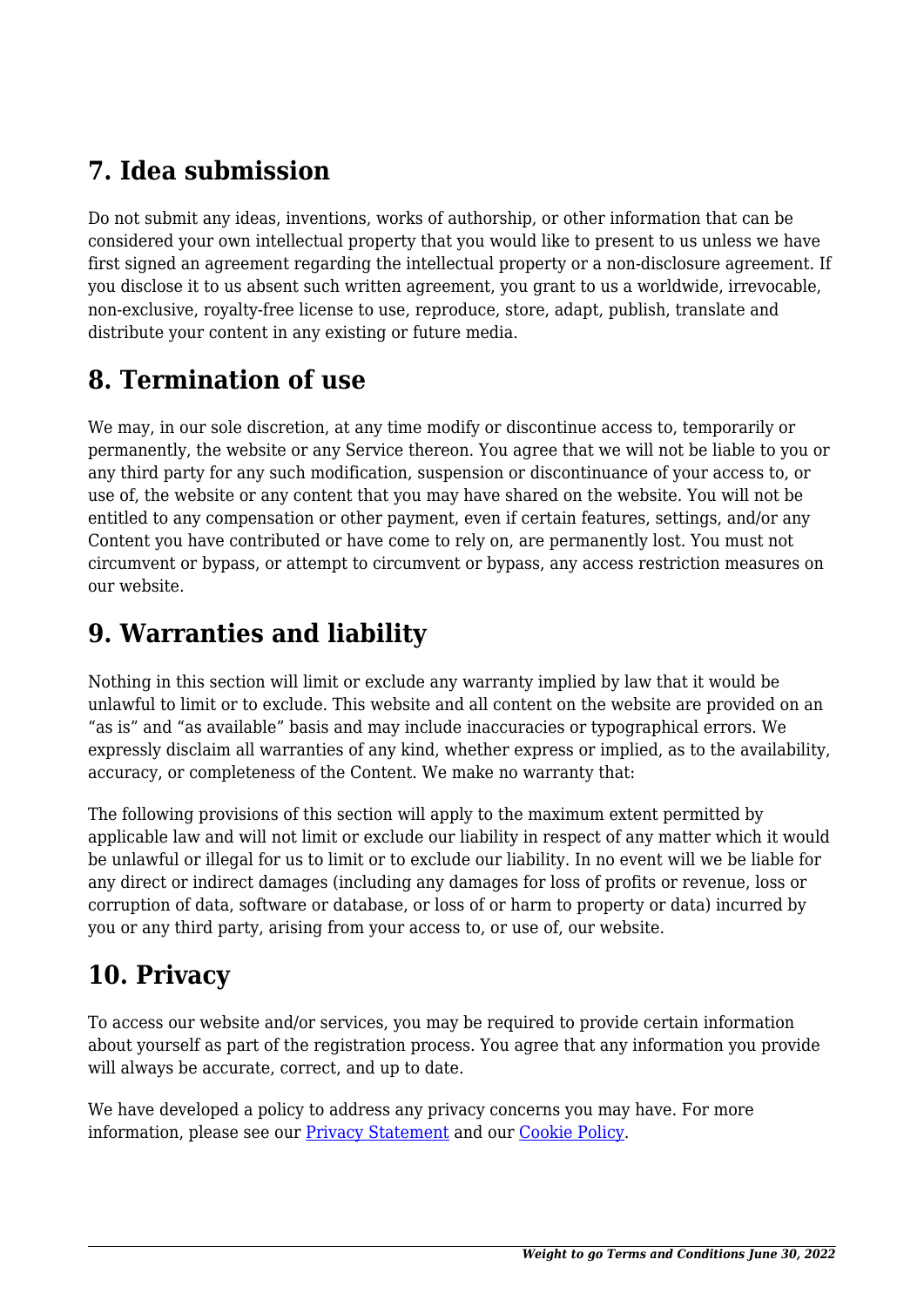# **11. Export restrictions / Legal compliance**

Access to the website from territories or countries where the Content or purchase of the products or Services sold on the website is illegal is prohibited. You may not use this website in violation of export laws and regulations of United States.

### **12. Assignment**

You may not assign, transfer or sub-contract any of your rights and/or obligations under these Terms and conditions, in whole or in part, to any third party without our prior written consent. Any purported assignment in violation of this Section will be null and void.

### **13. Breaches of these Terms and conditions**

Without prejudice to our other rights under these Terms and Conditions, if you breach these Terms and Conditions in any way, we may take such action as we deem appropriate to deal with the breach, including temporarily or permanently suspending your access to the website, contacting your internet service provider to request that they block your access to the website, and/or commence legal action against you.

# **14. Indemnification**

You agree to indemnify, defend and hold us harmless, from and against any and all claims, liabilities, damages, losses and expenses, relating to your violation of these Terms and conditions, and applicable laws, including intellectual property rights and privacy rights. You will promptly reimburse us for our damages, losses, costs and expenses relating to or arising out of such claims.

# **15. Waiver**

Failure to enforce any of the provisions set out in these Terms and Conditions and any Agreement, or failure to exercise any option to terminate, shall not be construed as waiver of such provisions and shall not affect the validity of these Terms and Conditions or of any Agreement or any part thereof, or the right thereafter to enforce each and every provision.

# **16. Language**

These Terms and Conditions will be interpreted and construed exclusively in English. All notices and correspondence will be written exclusively in that language.